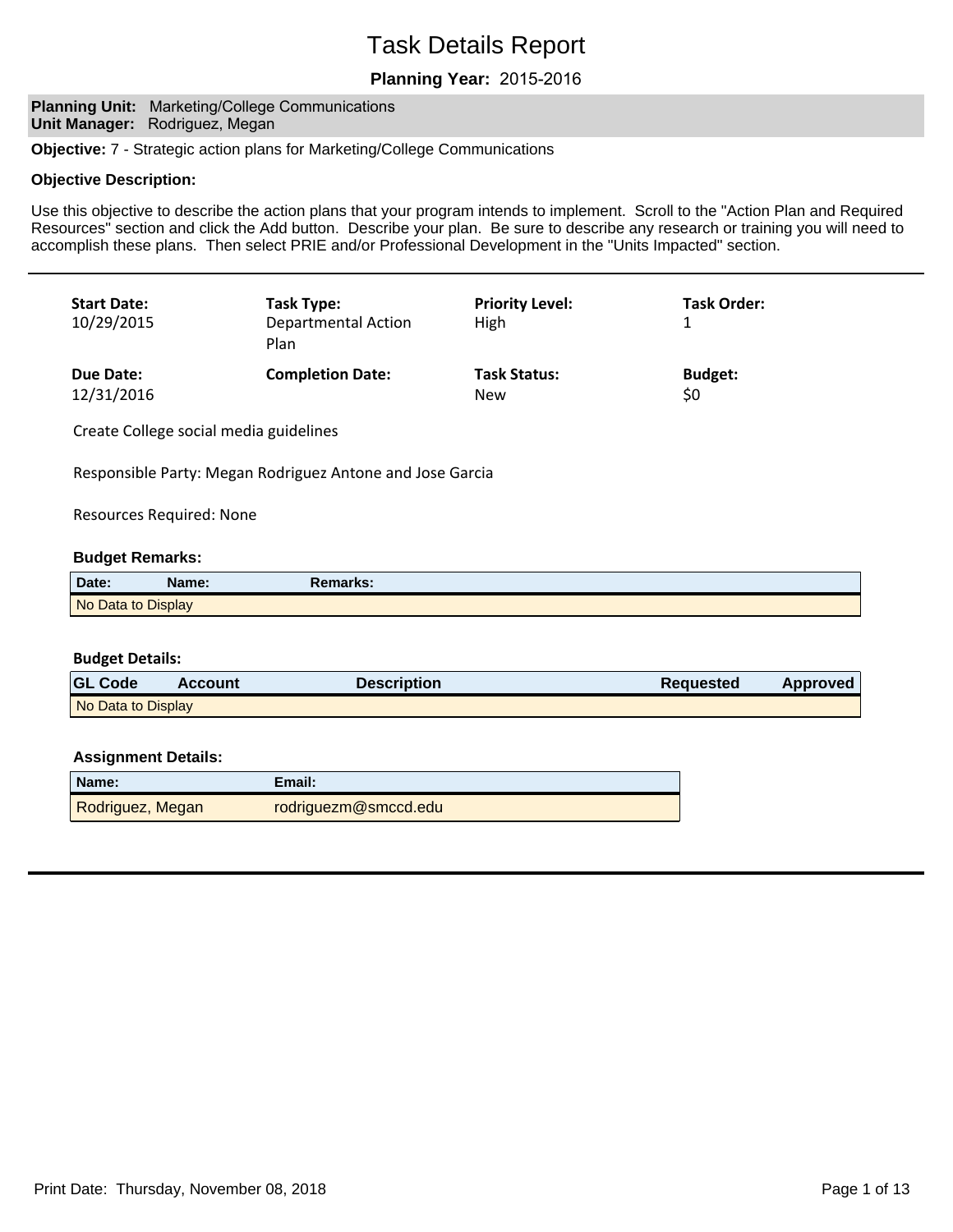| <b>Start Date:</b><br>3/1/2016 | Task Type:<br><b>Departmental Action</b><br>Plan | <b>Priority Level:</b><br>High | <b>Task Order:</b> |
|--------------------------------|--------------------------------------------------|--------------------------------|--------------------|
| Due Date:                      | <b>Completion Date:</b>                          | <b>Task Status:</b>            | <b>Budget:</b>     |
| 8/31/2016                      |                                                  | <b>New</b>                     | \$0                |

Update College Brand/Style Guide

Responsible Party: Megan Rodriguez Antone and Jose Garcia

Resources Required: None

### **Budget Remarks:**

| Date:              | Name: | Remarks: |  |
|--------------------|-------|----------|--|
| No Data to Display |       |          |  |

# **Budget Details:**

| <b>GL Code</b>     | <b>Account</b> | <b>Description</b> | Requested | Approved |
|--------------------|----------------|--------------------|-----------|----------|
| No Data to Display |                |                    |           |          |

| Name:              | Email: |
|--------------------|--------|
| No Data to Display |        |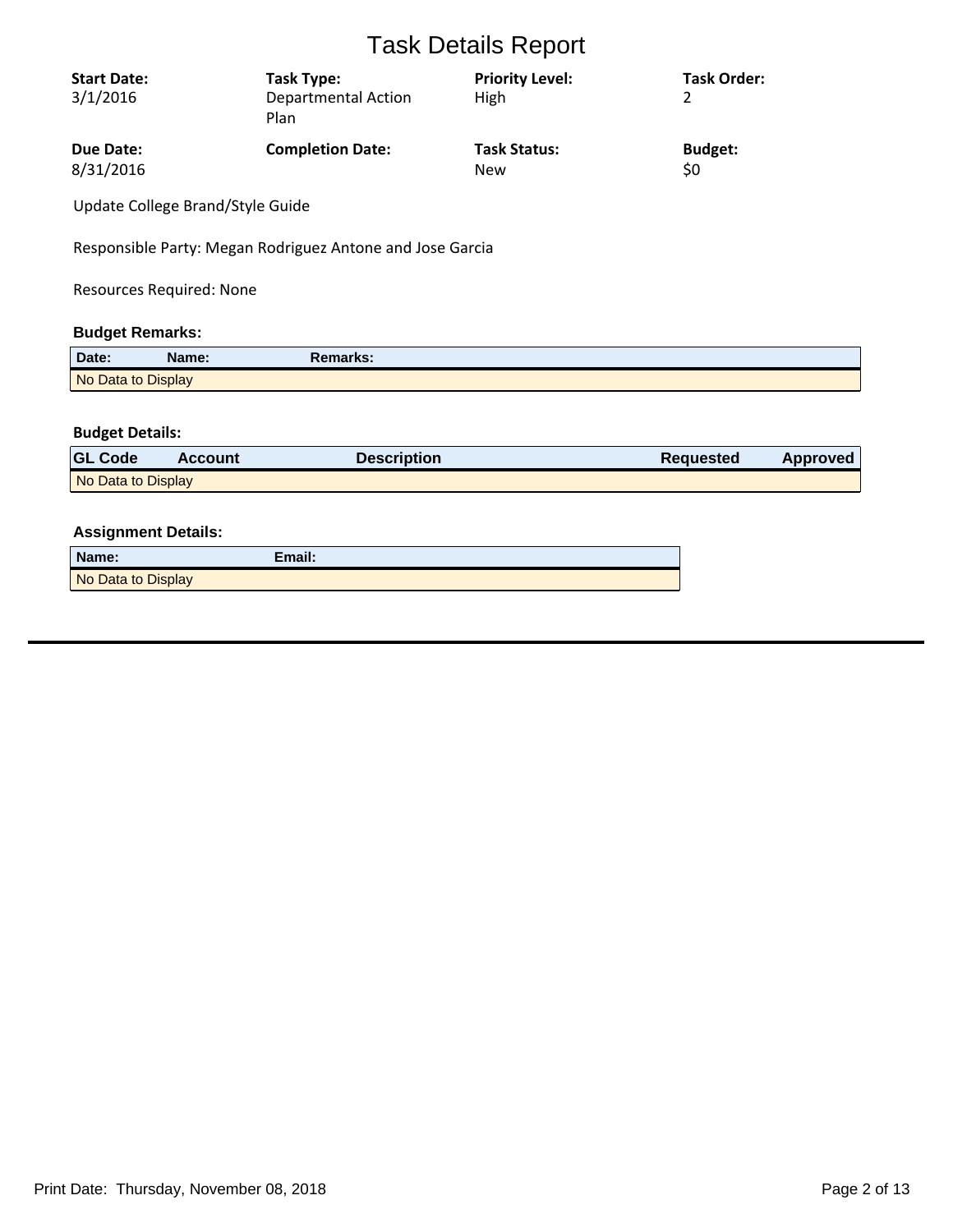| <b>Start Date:</b><br>3/1/2016 | Task Type:<br><b>Departmental Action</b><br>Plan | <b>Priority Level:</b><br>High | <b>Task Order:</b><br>3 |
|--------------------------------|--------------------------------------------------|--------------------------------|-------------------------|
| Due Date:                      | <b>Completion Date:</b>                          | <b>Task Status:</b>            | <b>Budget:</b>          |
| 4/30/2016                      |                                                  | <b>New</b>                     | \$0                     |

Develop College Marketing Plan & Timeline

Responsible Party: Megan Rodriguez Antone and Jose Garcia

Resources Required: None

### **Budget Remarks:**

| Date:              | Name: | Remarks: |  |
|--------------------|-------|----------|--|
| No Data to Display |       |          |  |

# **Budget Details:**

| <b>GL Code</b>     | <b>Account</b> | <b>Description</b> | Requested | Approved |
|--------------------|----------------|--------------------|-----------|----------|
| No Data to Display |                |                    |           |          |

| Name:              | Email: |
|--------------------|--------|
| No Data to Display |        |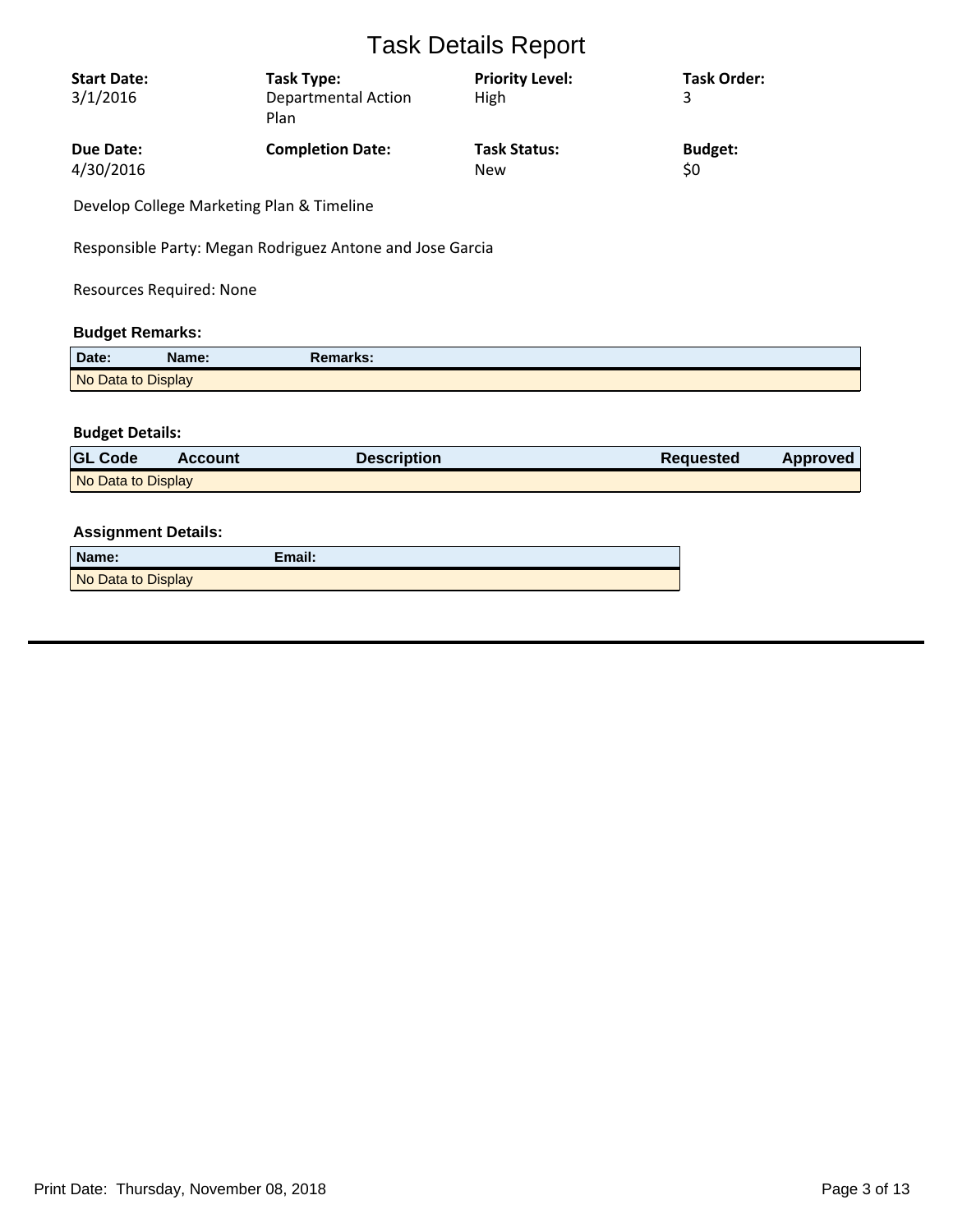| <b>Start Date:</b><br>3/1/2016 | Task Type:<br><b>Departmental Action</b><br>Plan | <b>Priority Level:</b><br>Medium | <b>Task Order:</b><br>4 |
|--------------------------------|--------------------------------------------------|----------------------------------|-------------------------|
| Due Date:                      | <b>Completion Date:</b>                          | <b>Task Status:</b>              | <b>Budget:</b>          |
| 3/31/2017                      |                                                  | <b>New</b>                       | \$0                     |

Increase our social media following to 10 percent in 12 months.

Responsible Party: Megan Rodriguez Anton, Jose Garcia and Mayra Arellano

Resources Required: None

# **Budget Remarks:**

| Date:              | Name: | Remarks: |
|--------------------|-------|----------|
| No Data to Display |       |          |

## **Budget Details:**

| <b>GL Code</b>     | Account | Description | <b>Requested</b> | Approved |
|--------------------|---------|-------------|------------------|----------|
| No Data to Display |         |             |                  |          |

| Name:              | Email: |
|--------------------|--------|
| No Data to Display |        |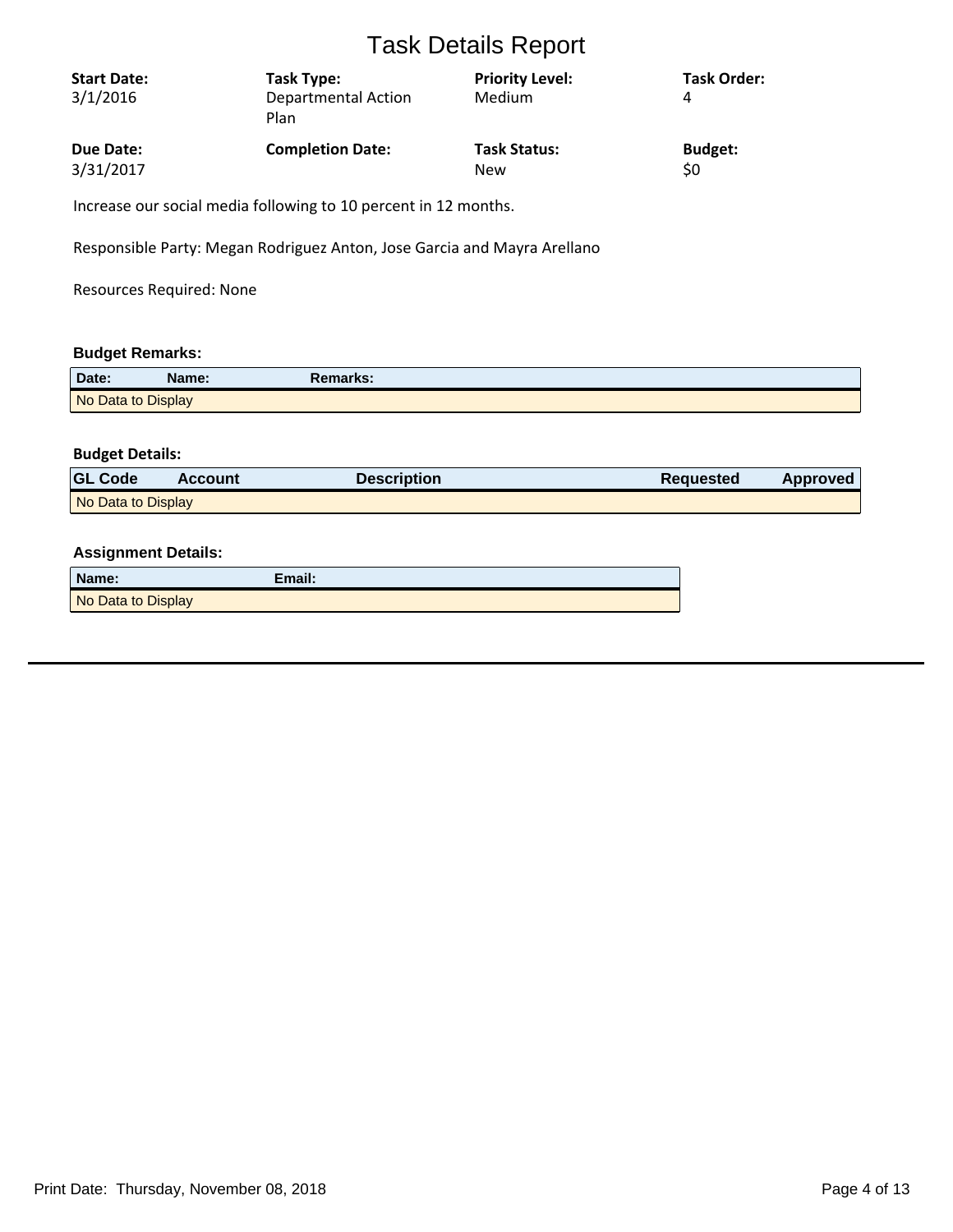| <b>Start Date:</b><br>3/1/2016 | Task Type:<br><b>Departmental Action</b><br>Plan | <b>Priority Level:</b><br>Medium                       | <b>Task Order:</b>    |
|--------------------------------|--------------------------------------------------|--------------------------------------------------------|-----------------------|
| Due Date:<br>12/31/2017        | <b>Completion Date:</b>                          | <b>Task Status:</b><br>Ongoing Implementation<br>(75%) | <b>Budget:</b><br>\$0 |

Update general College marketing material; translate in Español to target our growing Hispanic population; Revise Web Español sections

Responsible Party: Megan Rodriguez Antone, Jose Garcia and Mayra Arellano

Resources Required: None

### **Budget Remarks:**

| Date:              | Name: | Remarks: |
|--------------------|-------|----------|
| No Data to Display |       |          |

#### **Budget Details:**

| <b>GL Code</b>     | <b>Account</b> | <b>Description</b> | <b>Requested</b> | <b>Approved</b> |
|--------------------|----------------|--------------------|------------------|-----------------|
| No Data to Display |                |                    |                  |                 |

| Name:              | Email: |
|--------------------|--------|
| No Data to Display |        |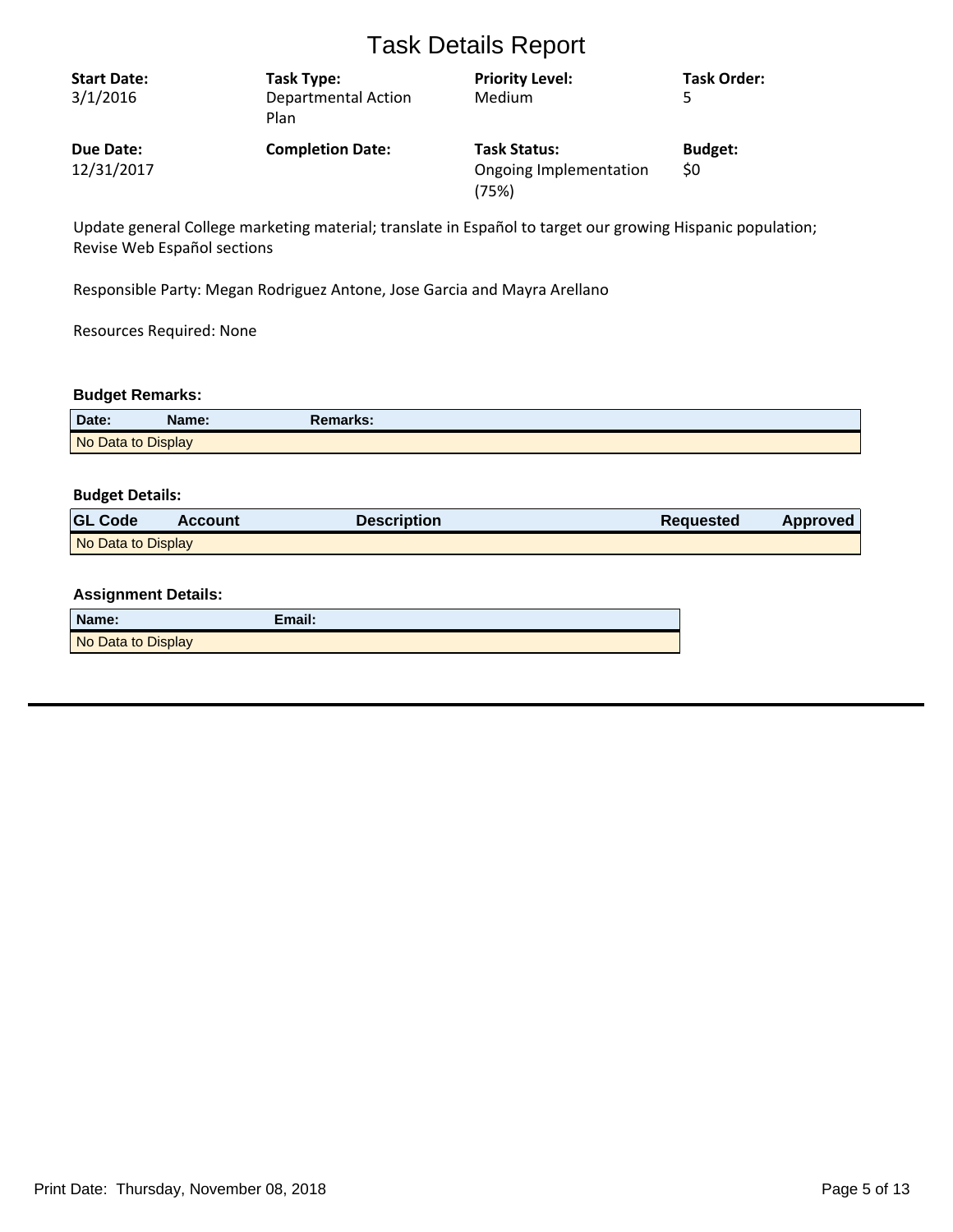| <b>Start Date:</b> | Task Type:                         | <b>Priority Level:</b> | <b>Task Order:</b> |
|--------------------|------------------------------------|------------------------|--------------------|
| 3/1/2016           | <b>Departmental Action</b><br>Plan | Medium                 | b                  |
| <b>Due Date:</b>   | <b>Completion Date:</b>            | <b>Task Status:</b>    | <b>Budget:</b>     |
| 8/31/2016          |                                    | <b>New</b>             | \$0                |

Create Outreach High School Engagement Plan; include timeline of events and community service projects.

Responsible Party: Mayra Arellano and Megan Rodriguez Antone

Resources Required: None

# **Budget Remarks:**

| Date:              | Name: | Remarks: |
|--------------------|-------|----------|
| No Data to Display |       |          |

## **Budget Details:**

| <b>GL Code</b>     | Account | Description | <b>Requested</b> | Approved |
|--------------------|---------|-------------|------------------|----------|
| No Data to Display |         |             |                  |          |

| Name:              | Email: |
|--------------------|--------|
| No Data to Display |        |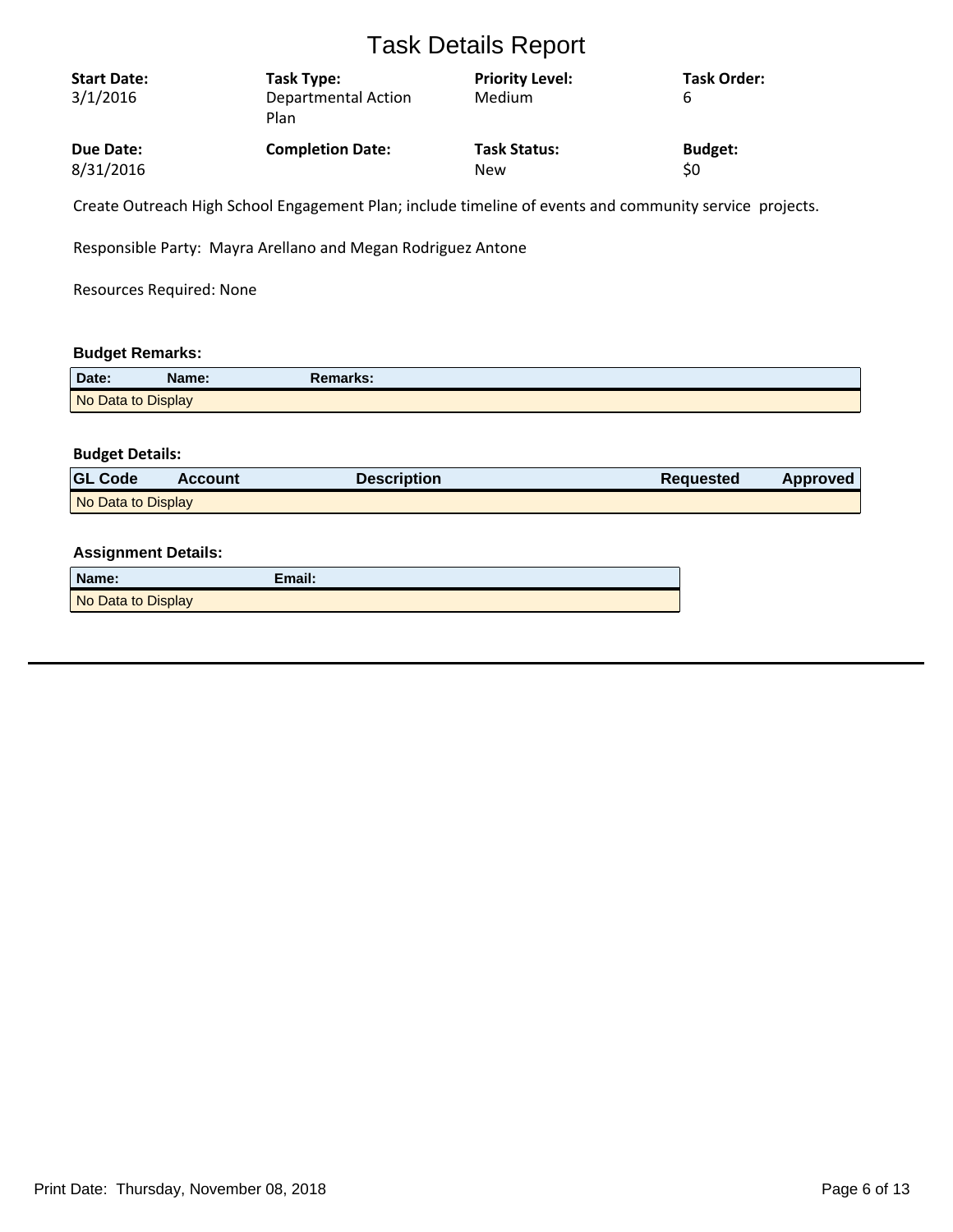| <b>Start Date:</b><br>3/1/2016 | Task Type:<br><b>Departmental Action</b><br>Plan | <b>Priority Level:</b><br>Low                          | <b>Task Order:</b>    |
|--------------------------------|--------------------------------------------------|--------------------------------------------------------|-----------------------|
| Due Date:<br>12/31/2017        | <b>Completion Date:</b>                          | <b>Task Status:</b><br>Ongoing Implementation<br>(75%) | <b>Budget:</b><br>\$0 |

Further showcase student success through the #iCAN Become campaign.

Responsible Party: Megan Rodriguez Antone, Jose Garcia and Mayra Arellano

Resources Required: None

# **Budget Remarks:**

| Date:              | Name: | <b>Remarks:</b> |
|--------------------|-------|-----------------|
| No Data to Display |       |                 |

# **Budget Details:**

| <b>GL Code</b>     | <b>Account</b> | <b>Description</b> | <b>Requested</b> | <b>Approved</b> |
|--------------------|----------------|--------------------|------------------|-----------------|
| No Data to Display |                |                    |                  |                 |

| Name:              | Email: |
|--------------------|--------|
| No Data to Display |        |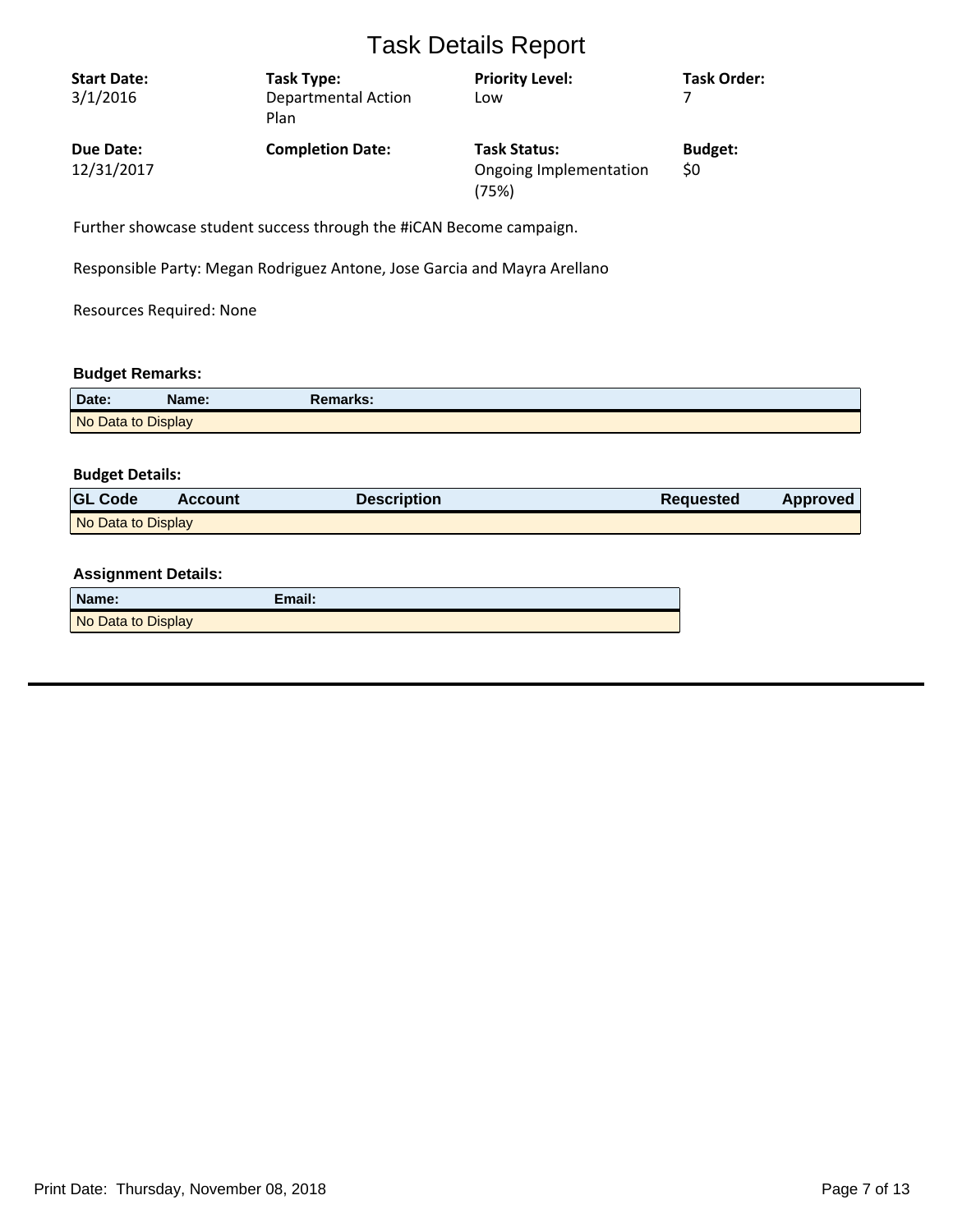| <b>Start Date:</b> | Task Type:                         | <b>Priority Level:</b> | <b>Task Order:</b> |
|--------------------|------------------------------------|------------------------|--------------------|
| 3/1/2016           | <b>Departmental Action</b><br>Plan | Low                    |                    |
| Due Date:          | <b>Completion Date:</b>            | <b>Task Status:</b>    | <b>Budget:</b>     |
| 12/31/2017         |                                    | <b>New</b>             | \$0                |

Plan for Cañada College's 50th anniversary; printed program mailer, webpage, logo, community awareness campaign

Responsible Party: Megan Rodriguez Antone, Jose Garcia and Mayra Arellano

Resources Required: None

### **Budget Remarks:**

| Date:              | Name: | Remarks: |
|--------------------|-------|----------|
| No Data to Display |       |          |

### **Budget Details:**

| <b>GL Code</b>     | <b>Account</b> | <b>Description</b> | <b>Requested</b> | <b>Approved</b> |
|--------------------|----------------|--------------------|------------------|-----------------|
| No Data to Display |                |                    |                  |                 |

| Name:              | Email: |
|--------------------|--------|
| No Data to Display |        |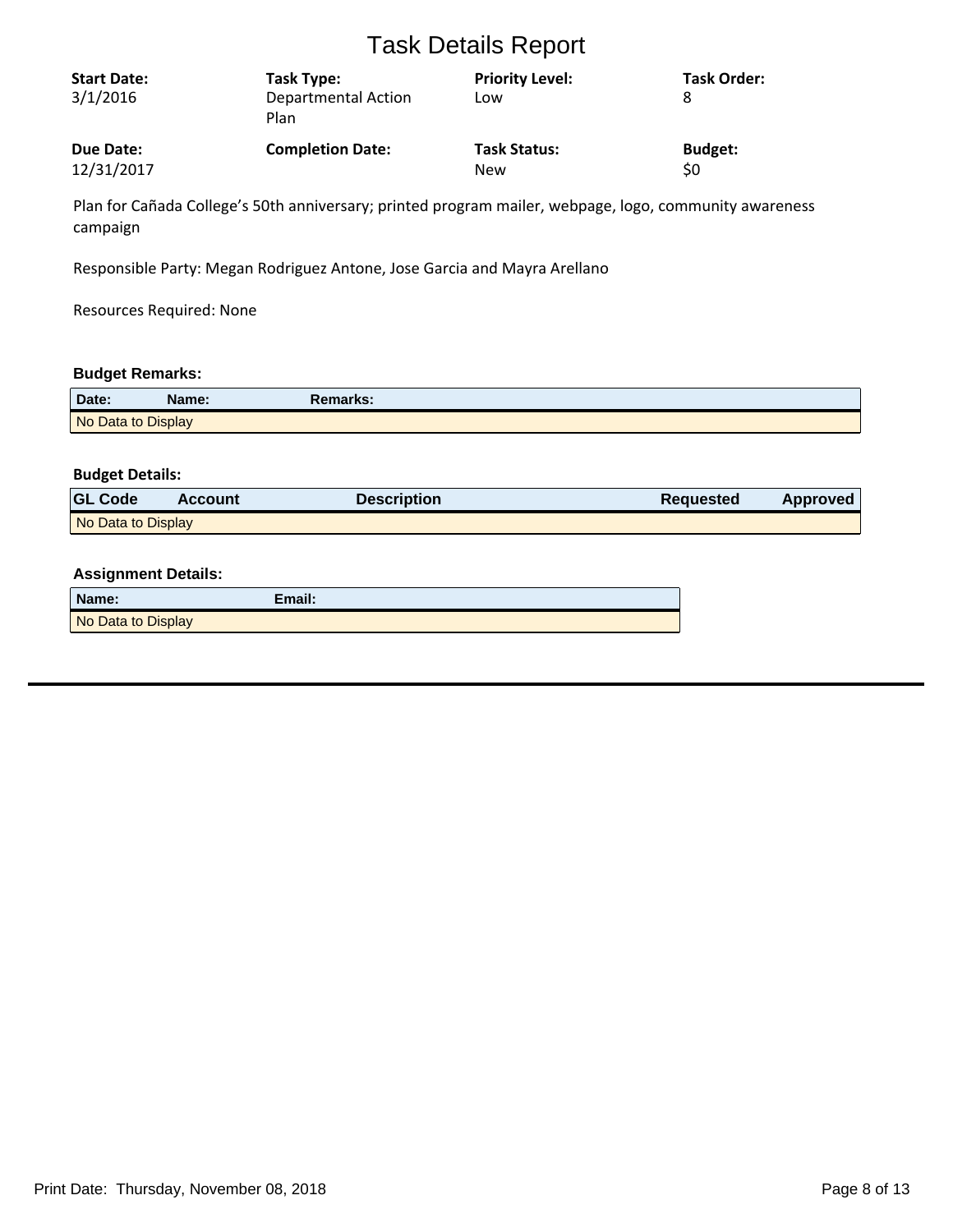| <b>Start Date:</b> | Task Type:                         | <b>Priority Level:</b> | <b>Task Order:</b> |
|--------------------|------------------------------------|------------------------|--------------------|
| 3/1/2016           | <b>Departmental Action</b><br>Plan | High                   | q                  |
| <b>Due Date:</b>   | <b>Completion Date:</b>            | <b>Task Status:</b>    | <b>Budget:</b>     |
| 6/30/2018          |                                    | <b>New</b>             | \$0                |
| $\sim$ $\sim$      |                                    |                        |                    |

Create responsive/mobile friendly website

Responsible Party: Megan Rodriguez Antone and Jose Garcia

Resources Required: Additional staff and District staff resources

### **Budget Remarks:**

| Date:              | Name: | Remarks: |  |
|--------------------|-------|----------|--|
| No Data to Display |       |          |  |

# **Budget Details:**

| <b>GL Code</b>     | <b>Account</b> | <b>Description</b> | <b>Requested</b> | Approved |
|--------------------|----------------|--------------------|------------------|----------|
| No Data to Display |                |                    |                  |          |

# **Assignment Details:**

| Name:              | Email: |
|--------------------|--------|
| No Data to Display |        |

| <b>Start Date:</b><br>3/17/2017 | Task Type:<br><b>Resource Request</b> | <b>Priority Level:</b><br>High    | Task Order:<br>10          |  |
|---------------------------------|---------------------------------------|-----------------------------------|----------------------------|--|
| <b>Due Date:</b><br>5/31/2017   | <b>Completion Date:</b>               | <b>Task Status:</b><br><b>New</b> | <b>Budget:</b><br>\$35,299 |  |
| Increase efficiency             |                                       |                                   |                            |  |

### **Budget Remarks:**

| Date:              | Name: | Remarks: |
|--------------------|-------|----------|
| No Data to Display |       |          |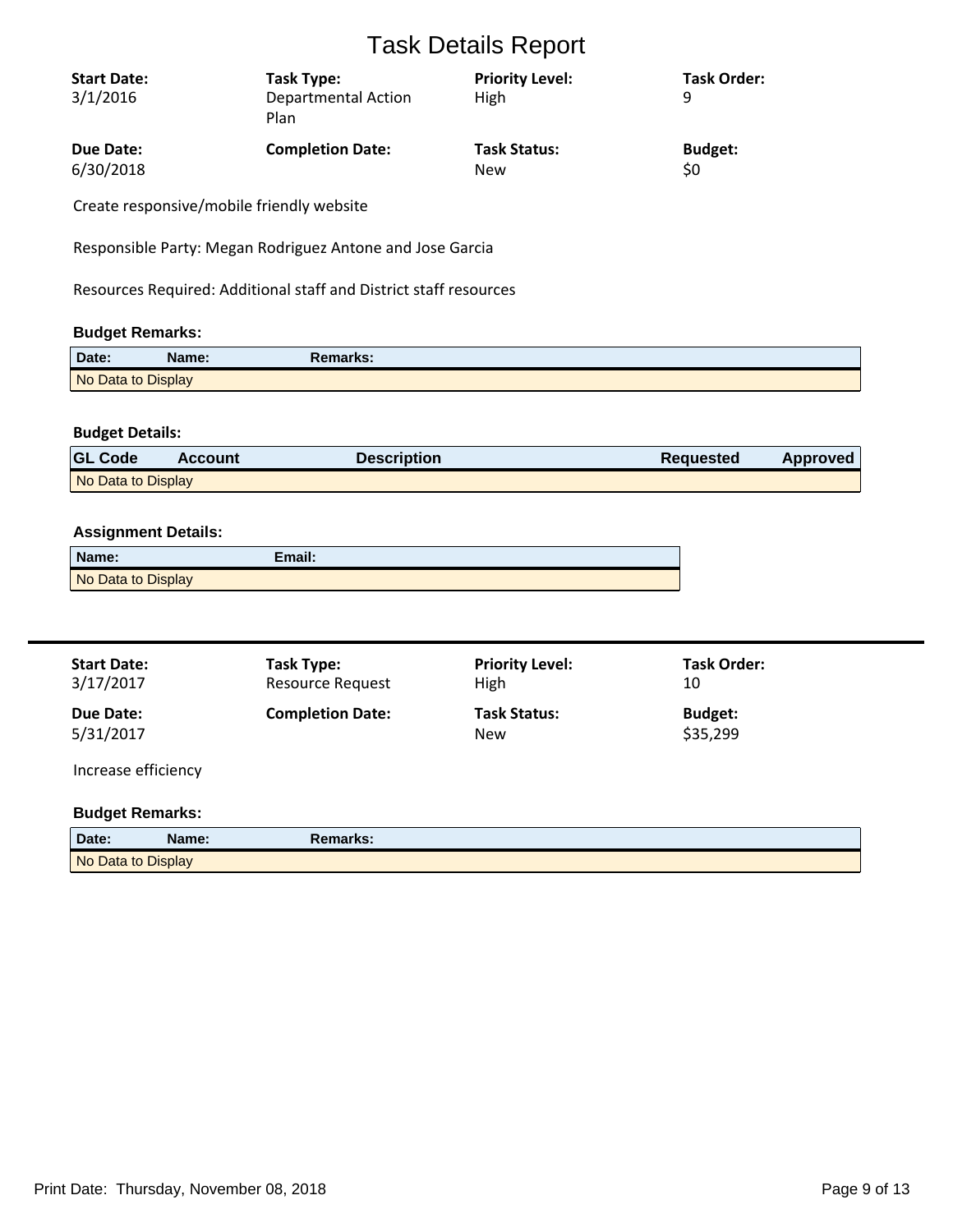| <b>Budget Details:</b> |                                            |                                                             |                  |                 |
|------------------------|--------------------------------------------|-------------------------------------------------------------|------------------|-----------------|
| <b>GL Code</b>         | <b>Account</b>                             | <b>Description</b>                                          | <b>Requested</b> | <b>Approved</b> |
| <b>ITech</b>           | Marketing/College<br>Communications        | <b>HP LaserJet Pro</b>                                      | \$465.00         | \$0.00          |
| Supply                 | Marketing/College<br>Communications        | <b>USB Wifi Adapter</b>                                     | \$34.00          | \$34.00         |
| <b>Supply</b>          | Marketing/College<br>Communications        | <b>Wireless Presentation Remote</b>                         | \$107.00         | \$107.00        |
| Supply                 | Marketing/College<br>Communications        | Connect to College Budget to<br>purchase food and materials | \$2500.00        | \$0.00          |
| ProDev                 | Marketing/College<br>Communications        | <b>Conference Budget</b>                                    | \$3000.00        | \$0.00          |
| Supply                 | Marketing/College<br>Communications        | Portable table                                              | \$218.00         | \$218.00        |
| <b>Supply</b>          | Marketing/College<br>Communications        | <b>Folding Chairs</b>                                       | \$66.00          | \$66.00         |
| Supply                 | Marketing/College<br>Communications        | <b>Table Cloth</b>                                          | \$478.00         | \$478.00        |
| <b>Supply</b>          | Marketing/College<br>Communications        | <b>Promotional Giveaways</b>                                | \$5000.00        | \$0.00          |
| Supply                 | Marketing/College<br>Communications        | <b>High School Fair and Community</b><br>Event fees         | \$1000.00        | \$0.00          |
| <b>Supply</b>          | Marketing/College<br>Communications        | <b>Printing Marketing Material Budget</b>                   | \$2000.00        | \$0.00          |
| <b>ITech</b>           | Marketing/College<br>Communications        | Desktop Computer for Web<br><b>Programmer Analyst</b>       | \$1.00           | \$0.00          |
| <b>ITech</b>           | Marketing/College<br><b>Communications</b> | Laptop for Web Programmer Analyst                           | \$1.00           | \$2800.00       |
| <b>ITech</b>           | Marketing/College<br>Communications        | <b>Mitel Headset</b>                                        | \$299.00         | \$0.00          |
| ProDev                 | Marketing/College<br>Communications        | <b>OmniUpdate User Training</b><br>Conference               | \$4000.00        | \$0.00          |
| ProDev                 | Marketing/College<br>Communications        | OmniUpdate User Training<br>Conference                      | \$4000.00        | \$0.00          |
| ProDev                 | Marketing/College<br>Communications        | <b>NCMPR Membership &amp; Conference</b>                    | \$1700.00        | \$0.00          |
| Facili                 | Marketing/College<br>Communications        | Office Space                                                | \$1.00           | \$0.00          |
| Equipm                 | Marketing/College<br>Communications        | <b>Outdoor Digital Signage</b>                              | \$1.00           | \$0.00          |
| Supply                 | Marketing/College<br>Communications        | Pole Banners                                                | \$1560.00        | \$1560.00       |
| <b>Supply</b>          | Marketing/College<br>Communications        | <b>Display Banners</b>                                      | \$1868.00        | \$1868.00       |
| ConSvc                 | Marketing/College<br>Communications        | Promotional Video                                           | \$7000.00        | \$0.00          |

| Name:              | Email: |
|--------------------|--------|
| No Data to Display |        |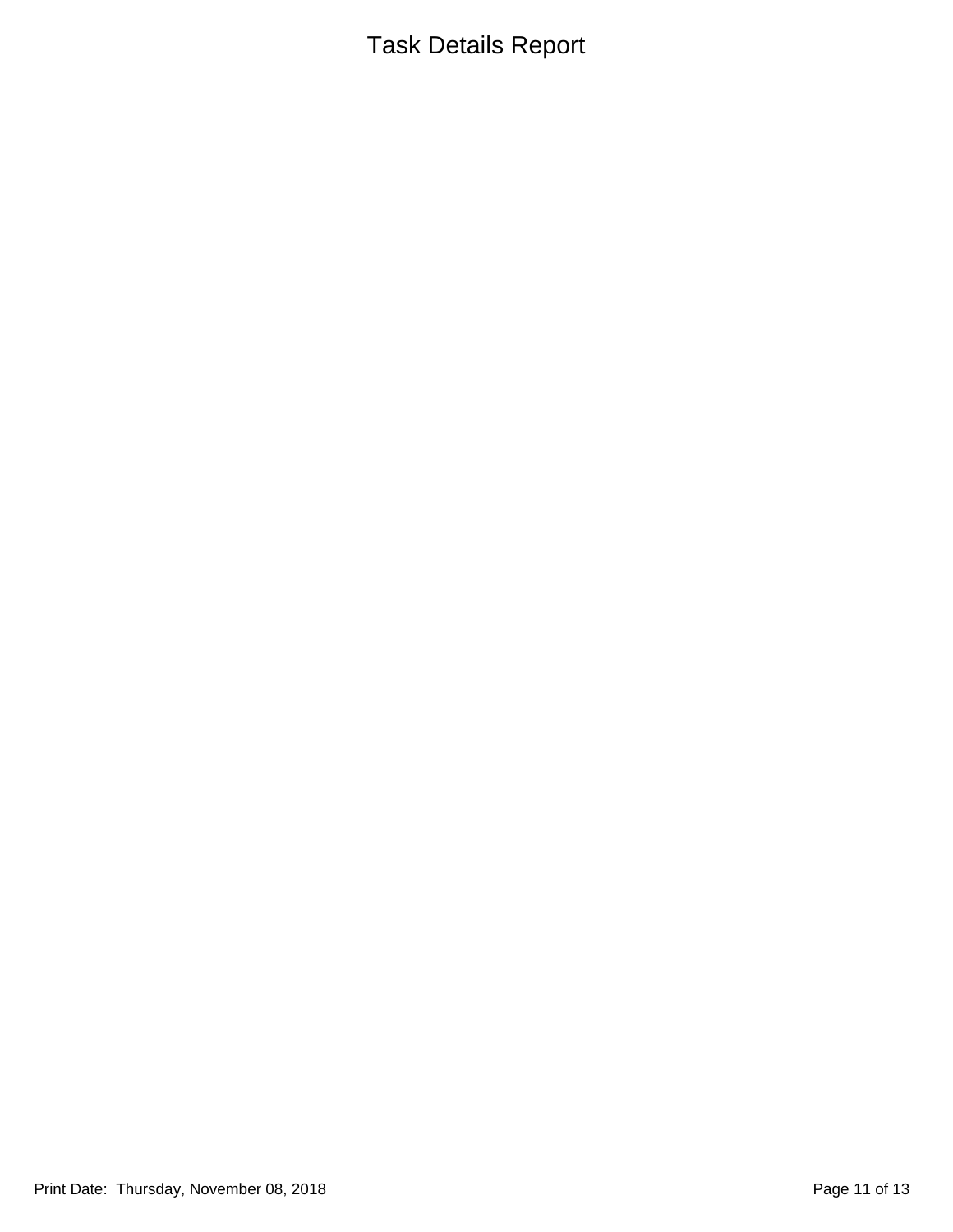### **Planning Unit: Marketing/College Communications Unit Manager: Rodriguez, Megan**

**Objective:** 114 - Equipment, technology and facilities requests for Marketing/College Communications

#### **Objective Description:**

Electronic signage to promote timely College news and events. NOTE: this request is contingent upon if the MCPR team expands. The operations of formatting and updating the content that's displayed on the board is incredibly time consuming and cannot be facilitated with the current amount of MCPR team members. Additional staff is a must to successfully maintain an electronic board.

Office space to house Director of MCPR, Visual Communications Coordinator, College Recruiter, the Recruiter's Ambassadors, MCPR student assistant and potential new hires together in one large, collaborative space.

Wacom Design Tablet for Visual Communications Coordinator in order to streamline designs and create original design elements quicker; helps wrist ergonomics, eases screen navigation, and speeds up creativity in certain Adobe software.

| <b>Start Date:</b> | Task Type:              | <b>Priority Level:</b>            | <b>Task Order:</b>      |
|--------------------|-------------------------|-----------------------------------|-------------------------|
| 2/23/2015          | <b>Resource Request</b> | High                              |                         |
| Due Date:          | <b>Completion Date:</b> | <b>Task Status:</b><br><b>New</b> | <b>Budget:</b><br>\$300 |

Wacom Design Tablet for Visual Communications Coordinator in order to streamline designs and create original design elements quicker; helps wrist ergonomics, eases screen navigation, and speeds up creativity in certain Adobe software.

### **Budget Remarks:**

| Date:              | Name: | <b>Remarks:</b> |
|--------------------|-------|-----------------|
| No Data to Display |       |                 |

#### **Budget Details:**

| <b>GL Code</b> | <b>Account</b>                      | <b>Description</b>         | Reguested | Approved  |
|----------------|-------------------------------------|----------------------------|-----------|-----------|
| <b>Supply</b>  | Marketing/College<br>Communications | <b>Wacom Design Tablet</b> | \$300.00  | \$1472.00 |

| Name:              | Email: |
|--------------------|--------|
| No Data to Display |        |